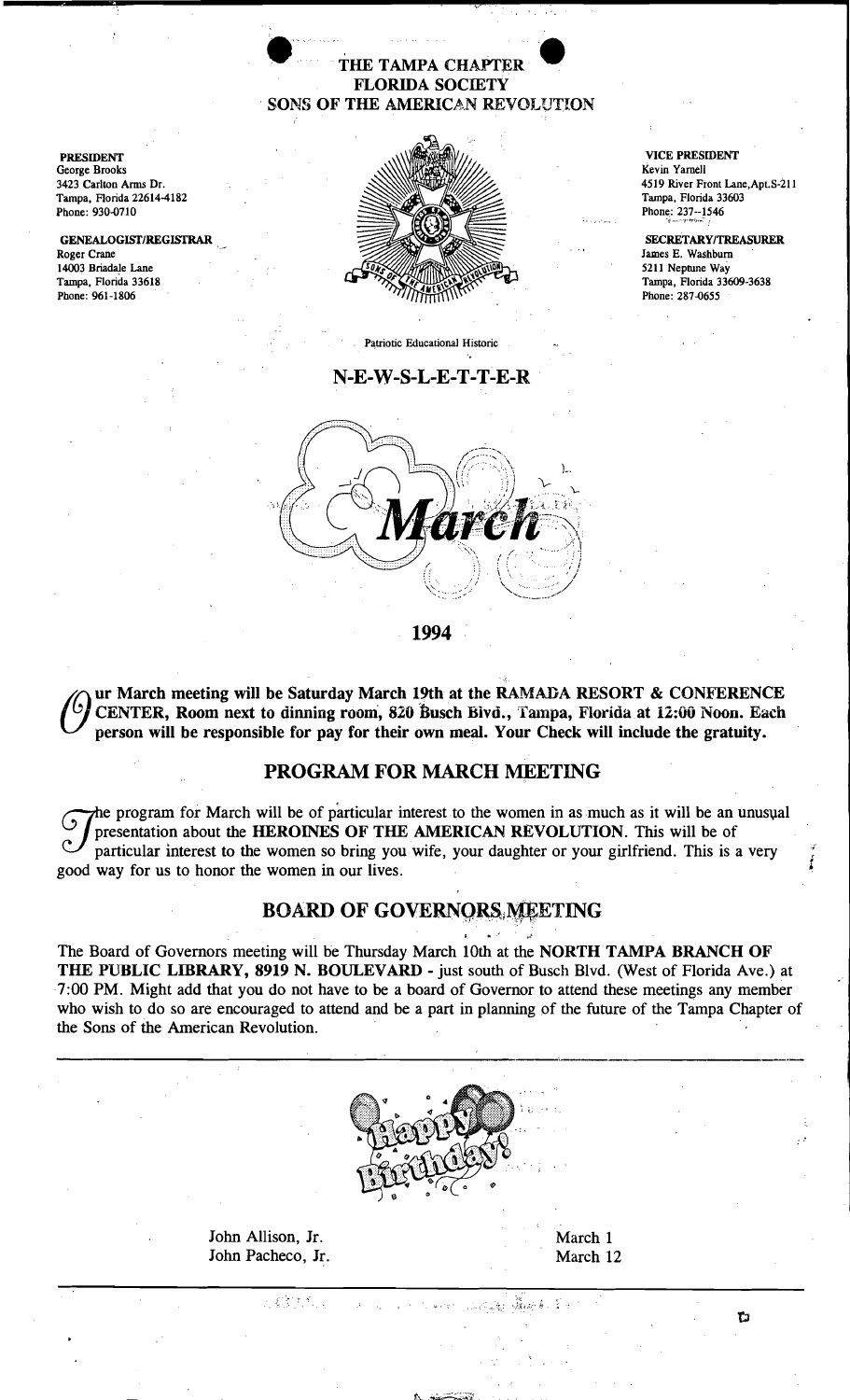#### TAMPA CHAPfER SAR MINUTES OF THE REGULAR MEETING HELD FEBRUARY 19, 1994 AT THE RAMADA RESORT CONFERENCE CENTER, EAST BUSCH BOULEVARD, TAMPA, FLORIDA

+,' , "'~,,:,~,... !\_.. "'~'d ;"'J:l~ i •• President George Brooks called the meeting to order at 12:05 PM.

, New Chapter Compatriot, Larry Huntley, having accepted the office of Chapter Chaplain, gave the invocation and Daniel Carlton led the pledge of allegiance to the flag. President George Brooks called the meeting to order at 12:05 PM.<br>New Chapter Compatriot, Larry Huntley, having accepted the office of Chapter Chaplain, gave the invocation and Daniel<br>led the pledge of allegiance to the fla

President Brooks led the SARs in the SAR pledge. He then introduced Galen and Lisa Hunsucker who came as guests of Compatriot Claude and Mrs. Richie.

The minutes of the January meeting having been printed in the newsletter were accepted as printed.

Secretary/Treasurer gave his reports including:

Two forms received at the FLSSAR January BOM meeting: the Chapter challenge form and the Youth Registration form. The Chapter Challenge lists 24 events chapters may participate in and the number of points assigned to each, the total points going toward and award by the FLSSAR at its annual meeting. The Youth Registration form is for registering sons, grandsons, nephews and cousins as prospective inembers of the SAR.

Also received was copy of the FLSSARs COMMITTEE CHARTERS, 1994, which lists all 28 of the FLSSAR committees and the Purpose and functions of each.

| For 1994 to the BOG meeting, February 10, Chapter income was |                       | \$119.00  |  |
|--------------------------------------------------------------|-----------------------|-----------|--|
|                                                              | <b>Expenses</b>       | $-84.00$  |  |
|                                                              | <b>Net</b>            | 35.00     |  |
|                                                              | Chapter Funds 1/9/94  | 1370.00   |  |
|                                                              | Chapter Funds 2/10/94 | \$1406.00 |  |
|                                                              |                       |           |  |

.\_~~,~~ ". :"'7--~~,,:,~\_.\_, -::"-~.

National and State Dues in the amount of \$ 953.00 have been sent to the FLSSAR Secretary. In 1993 the Chapter received 3 new SARs, 3 reinstatements and 2 transfers; it lost 2 who resigned, 1 died 1 transferred and three did not pay '94 dues. The Chapter now has 36 members.

Compatriot Martin Miller will audit the '93 bookkeeping records

The Chapter has received correspondence from the IRS indicating that the Chapter is in compliance with IRS reporting requirements.

At the BOM meeting it was reported that the National Society is running short of funds and may raise its dues for '95. In the meantime it may request voluntary contributions from its Compatriots.

, , , , , , , , , , , , , ,

,.

Compatriot Robert Yarnell, Chairman of the Joseph S. Rumbaugh Oration Contest, reported that the Contest was proceeding in good shape and with some contestants from the Lakeland area since the Lakeland SAR Chapter was not conducting a contest this year. The contest will be held March 14th (Monday), 7:30 PM, at Berkeley Preparatory School, 4811 Kelly Road, Tampa (Town & Country area). All compatriots and their guests are urged to attend and support this important program of the Chapter.

Registrar/Genealogist Roger Crane had nothing to report. Chairman Barry Rich of the Eagle Scout program was not present.

President Brooks reported on the feedback which he had received from his activities at the Ramsour's Mill Revolutionary Battle Ground in Lincolnton Area of North Carolina. Coincidentally the Chapter's guest, Mr. Hunsucker is from close-by that area. Things are still stirring toward upgrading the battle grounds.

George Also informed the meeting that Bernard Chambers, the military historian and militeria shop owner who presented the Chapter a most interesting program at its September 1992 meeting, and his group (of which George is a member) was displaying a recreation of a military battle with historical miniatures in the lobby just outside our meeting room. Mr. Chambers graciously invited those at our meeting to attend the display foregoing the usual fee for attending.

To insure that some historical aspect of the Revolutionary War be touched on at every one of the Chapter's meetings, George started what he wants to be a regular feature at the meetings by reading a fairly short passage from history of King George III.

Following the reading George turned to Vice President Kevin Yarnell to introduce the speaker he arranged for this meeting, none other than his brother, Bob Yarnell.

Compatriot Bob Yarnell outlined three important starting points about considering a historical event-

- 1. why what happened did Happen
- 2. why what happened happened as it did and '
- . 3. why was the importance of what happened. ,

Within this frame work and with particular reference to the second point why what happened happened as it did - Bob discussed the influence on the successful outcome of the Revolution by George Washington. It is almost certain that without the steadying' force of Washington, it is extremely likely that a military force could not have sustained by the Colonies for the seven years of

 $\ddot{\phantom{0}}$